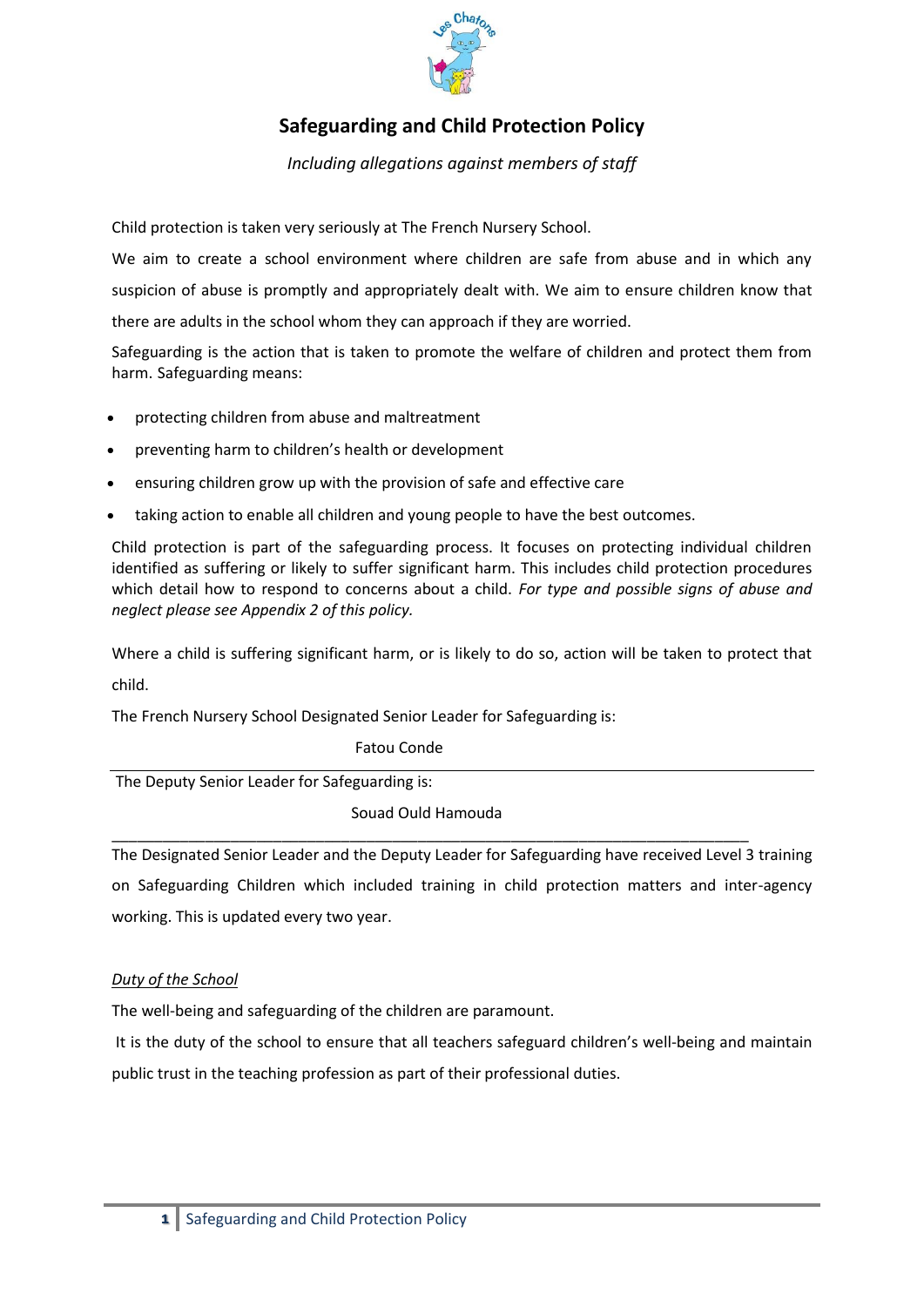Key elements of keeping children safe are part of the curriculum offered in order to promote the personal, social and emotional development of the pupils, so that they develop an understanding of why and how to keep safe.

The French Nursery School are committed to create a within the setting a culture of value and respect for the individual, having positive regard for children's heritage arising from their colour, ethnicity, languages spoken at home, cultural and social background.

The French and The Spanish Nursery Schools recognise its legal duty to work with other agencies in protecting children from harm and responding to abuse.

At The French Nursery School we ensure that bullying is identified and dealt with for the benefit and social development of all concerned, please refer to the Anti-bullying Policy. All pupils are encouraged to show respect for others and take responsibility for protecting themselves.

Every staff member will be required to have an enhanced Disclosure and Barring check (DBS). The school will check that all staff employed had the appropriate child protection checks and procedures completed. All necessary information is recorded on the school's central register and copies of the documents will be kept in the staff member's file in the office.

Please refer to Safer Recruitment Policy.

Children must be supervised at all times and never left alone with anyone non DBS checked.

The French Nursery School will seek out training opportunities for staff and ensure that they recognise the symptoms of abuse. All staff have access to the booklet 'What to do if you are worried a child is being abused', the 'Childcare Act' (2015), 'Every Child Matters' (2003), 'Keeping Children Safe in Education' (Sept. 2018).

The school appoints a *Designated Senior Leader* who takes responsibility for:

- Supporting other staff in their understanding of child protection issues and ability to recognise the signs and symptoms of abuse.
- Managing the establishment's response to a disclosure of abuse.
- Writing an annual report outlining how many reports have been made to social services/other agencies over the year. (Names of children will not be shared in this document.)
- Ensure that safer recruitment procedures and guidance are followed so that the school is confident that all adults working at The French Nursery School are safe to do so.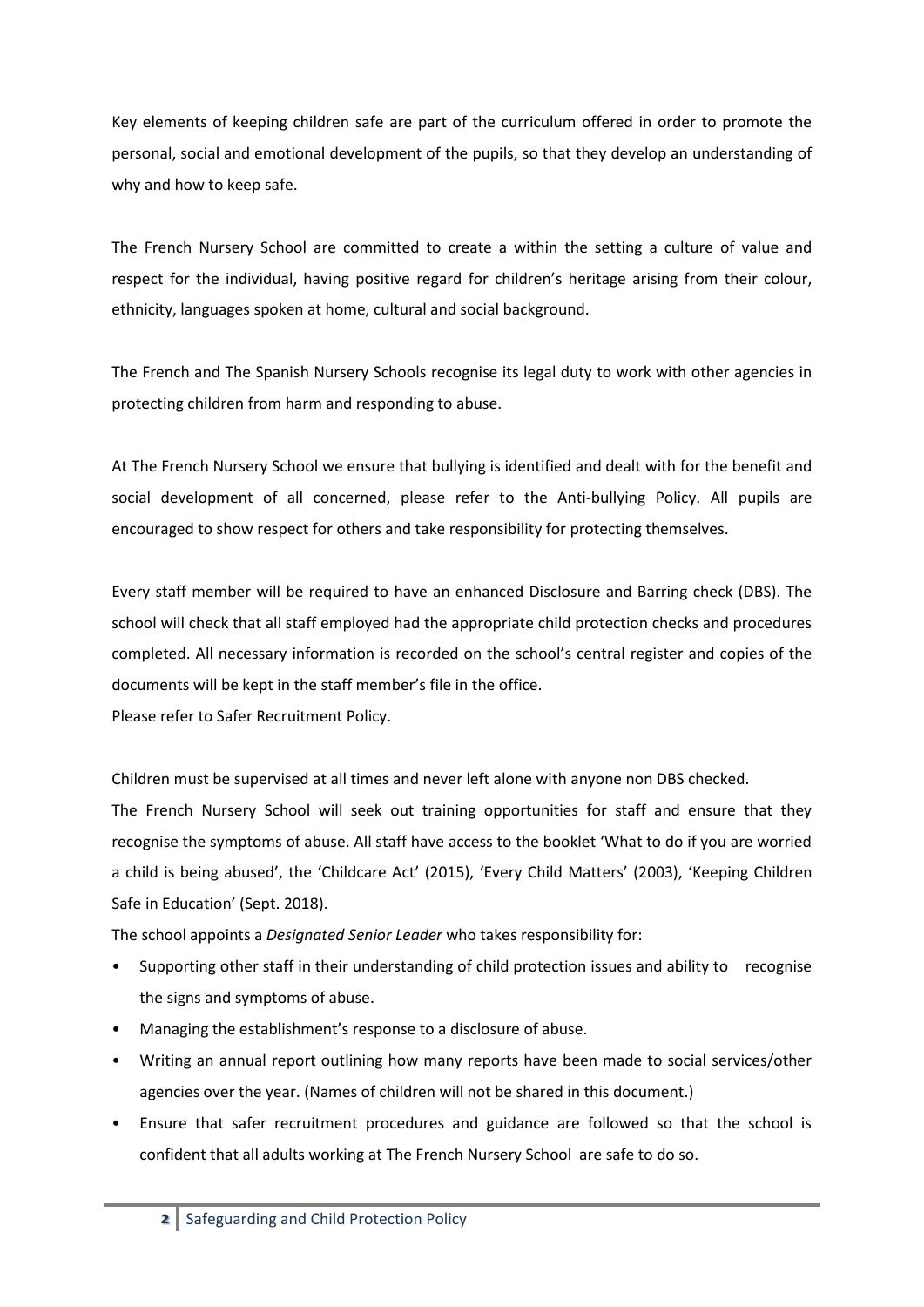# *Duty of the Designated Senior Leader*

# *Before a referral is made*

- Assess any urgent medical needs of the child.
- Consider whether the child has suffered, or is likely to suffer significant harm.
- Check whether the child is currently subject to a Child Protection Plan or has been previously subject to a plan.
- Confirm whether any previous concerns have been raised by staff.
- Consider whether the matter should be discussed with the child's parents/carers or whether to do so would put the child at further risk of harm because of delay or the parent's possible actions or reactions.
- Seek advice if unsure that a child protection referral should be made.
- If the child discloses sexual abuse or sexual abuse is suspected the child must not be questioned and the parents must not be informed until Social Services and the Police Child Abuse Investigation team have been informed and advice has been given.
- Information will be shared on a need to know basis and must be treated in absolute confidence. Staff must not discuss the allegation with the child, family members or colleagues
- The Designated Senior Leader will decide whether to make a referral to children's social care.

# *Referrals*

- Refer cases of suspected abuse or allegations to the relevant investigating agencies.
- Support other staff when deciding whether to make a referral by liaising with relevant agencies.
- Liaise with the proprietor to inform her of any issues and ongoing investigations and ensure there is always cover for this role
- Liaise with the Local Safeguarding Children Board to ensure awareness of local multi-agency procedures, local referral procedures and training opportunities, and maintain a list of local multi-agency contacts. This should be in-line with 'Working Together to Safeguard children' (July 2018).
- To refer to the Disclosure and Barring Service, within one month, any person whose services are discontinued because he or she is considered to be unsuitable to work with children.
- Caution staff and others to ensure that their conduct is fully professional at all times and unlikely to give rise to allegations (for example, in one-to-one tuition, sports coaching, conveying a pupil by car, sending personal text messages etc.)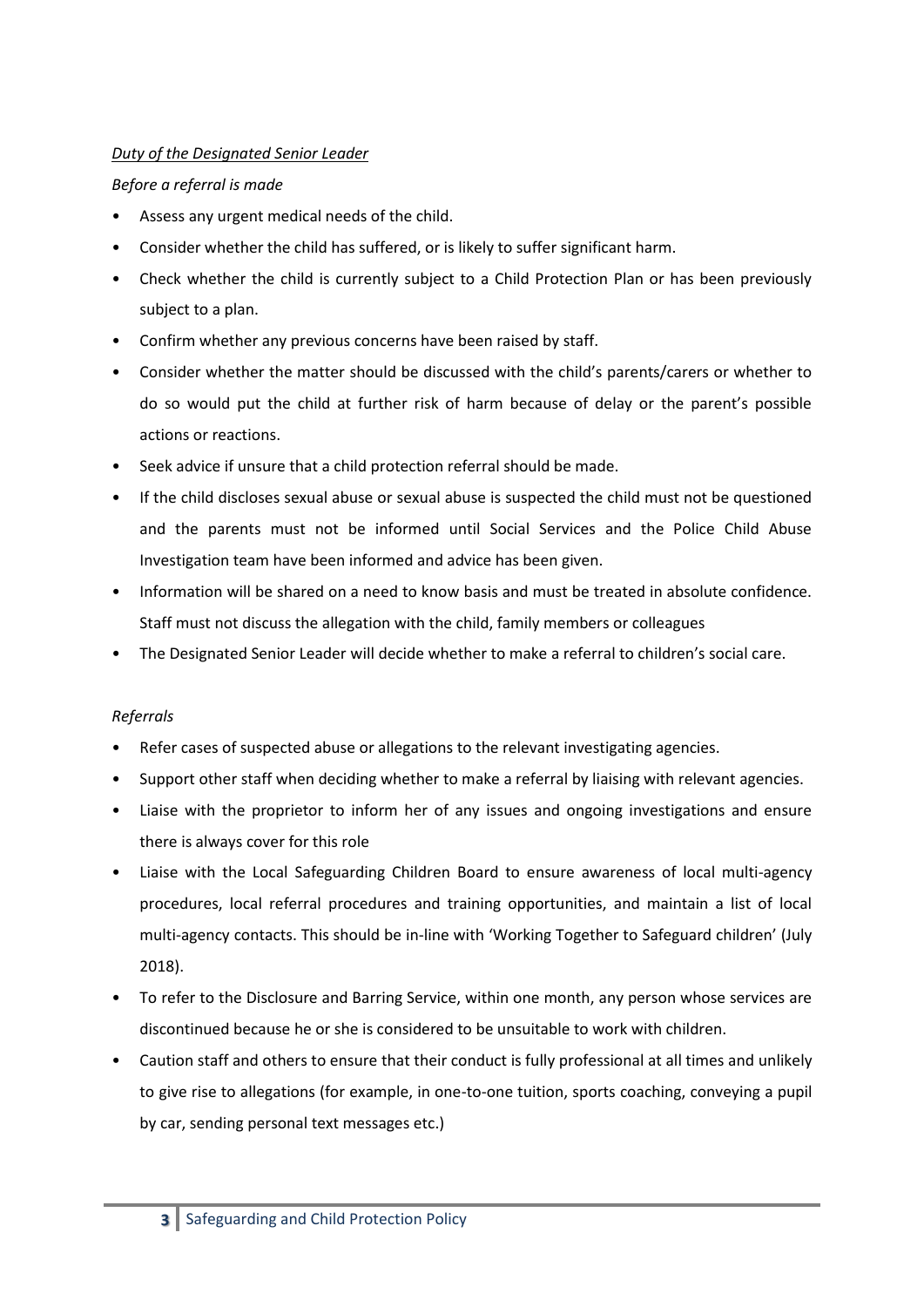#### *Raising Awareness*

- Ensure the establishment's child protection policy is updated and reviewed annually and work with the governing body/founder regarding this.
- Ensure parents have access to copies of the Safeguarding Children (Child Protection) Policy which alerts them to the fact that referrals may be made and the role of the school in this to avoid conflict later.
- Where children leave the establishment ensure their child protection.
- Ensure all staffs are familiar with school and Borough procedures and guidelines for identifying and reporting abuse, including all allegations of abuse against staff.
- To be aware of children within the school who are the subject of a Child Protection Plan or who are looked after Children and ensure the child's social worker is informed if such children are subject of an exclusion from the school.
- To ensure that accurate and secure written reports and child protection records are maintained as required.
- To follow as appropriate recommendations made by the Local Safeguarding Children Board (LSCB)
- To be aware of any new legislation, guidance, policy and procedures in the area of Safeguarding and Child Protection.
- To support and advise staff on child protection issues generally.

# *Duty of the Staff*

Staff must be fully aware of the school's Safeguarding Children policies and procedures for reporting and recording worries, concerns and incidents and must report these to the Designated Senior Leader even if they involve staff members.

It will be made clear to staff applying for posts within The French Nursery School that the position is exempt from provisions of the Rehabilitation of Offenders Act 1974.

Staff will be made aware of the Childcare Act (2006), Every Child Matters (2003). Staff are also required to know about the documents 'Working Together to Safeguard Children' (July 2018) and 'Keeping Children Safe in Education '(Sept. 2018, they will read Section 1 of this document). Any new staff will be given a copy of this along with a Safeguarding prospectus in their induction.

Every new member of staff receives basic training on their responsibilities in being alert to the signs of abuse and bullying and on the procedures for recording and referring any concerns to the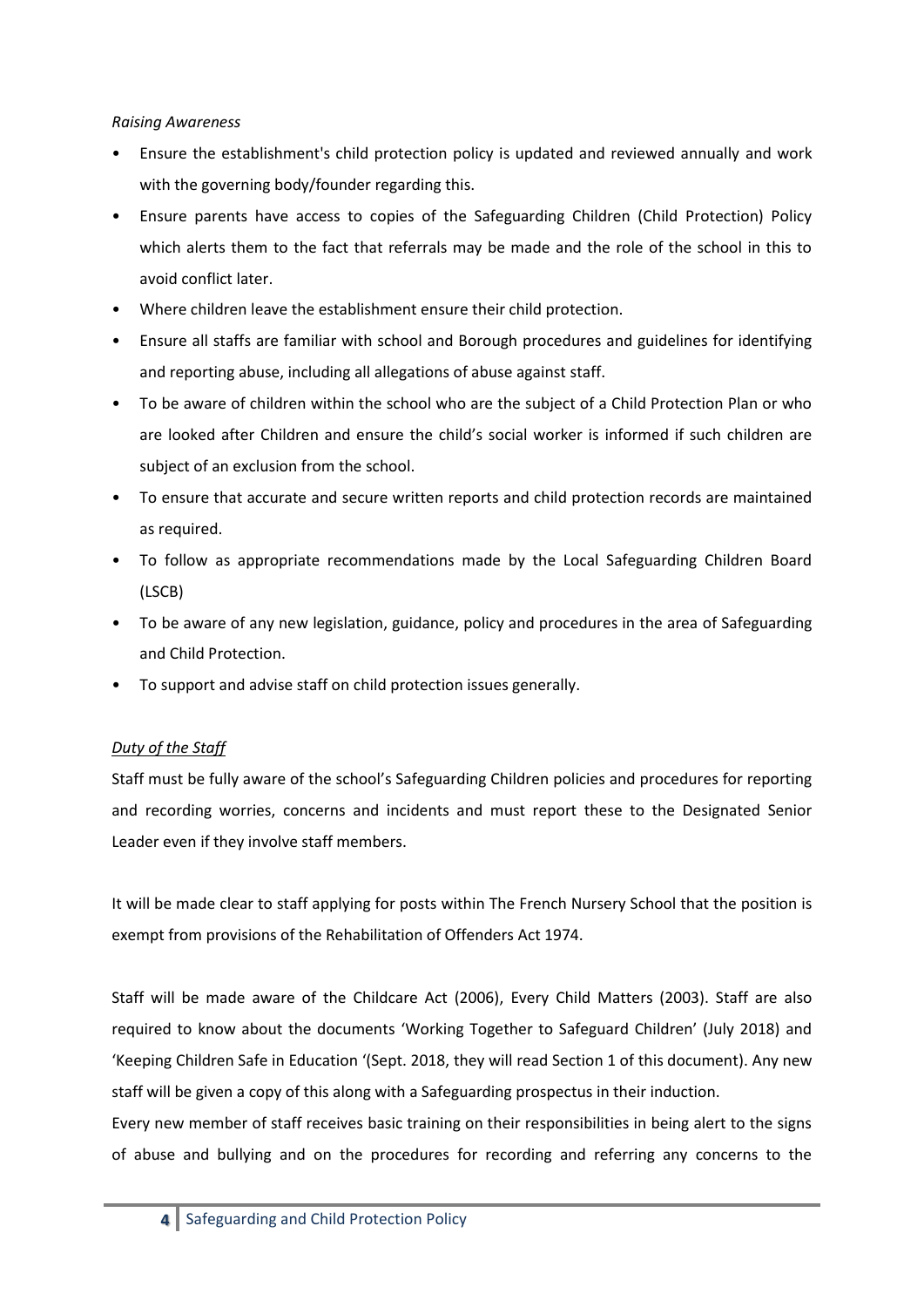Designated Senior Leader as well as working with different agencies. This training will be led by the School's Designated Senior Leader for Safeguarding or an external agency. Training in child protection is an important part of the induction process.

All are given guidelines on what to do if a child at approaches them to discuss allegations of abuse and the Code of Conduct. All are also made aware of the Safeguarding concern and record sheets.

At The French Nursery School all staff seek to adopt an open and accepting attitude towards pupils as part of their responsibility. The staffs are committed to create an environment within parents and pupils feel free to talk about any concerns and see the school as a safe place. Pupils' worries and fears will be taken seriously if they seek help from a member of staff. However, staff cannot guarantee confidentiality if concerns are such that referral must be made to the appropriate agencies in order to safeguard the child's welfare.

If a member of staff notices injuries which appear to be non-accidental, or is told anything significant by a pupil, must report his/her concerns immediately to the school's Designated Senior Leaders for Safeguarding.

If staff has significant concerns about any pupil which may indicate physical, emotional or sexual abuse or neglect, they must discuss these with the Designated Senior Leader, who will contact the agencies responsible for investigation and child protection.

Information provided by a parent who has contacted a member of staff concerning abusive behaviour in their family or another pupil's family, should be treated in the same manner. If a member of staff is unsure about a parent's account of an injury or challenging behaviour, then they should pass this information on to the Designated Senior Leader.

Under no circumstances should members of staff us their personal mobile phone camera, or other electronic device, to take photographs of the pupils. It is essential that photographs taken on school cameras are stored appropriately to safeguard the pupils in our care.

Please refer to The Use of Mobile Phones and other Electronic Devices Policy.

All staffs are required to inform the Designated Senior Leader and the Founder immediately if their family or child within their care is undergoing an investigation by the Social Services or if their child or step-child is placed on a Child Protection Register or is the subject of a Child Protection Plan.

#### *Monitoring and Record Keeping*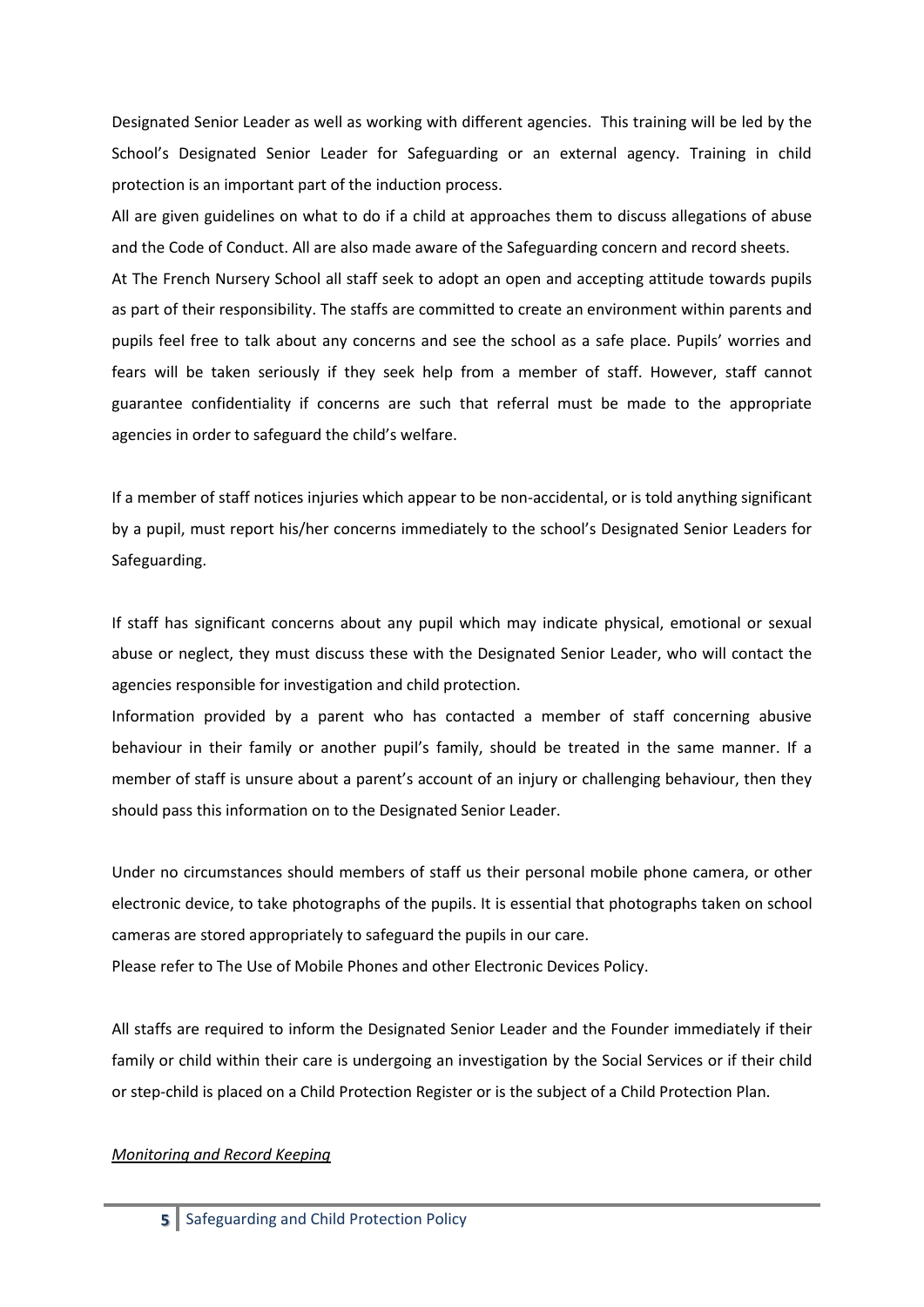It is essential that accurate records be kept where there are concerns about the welfare of a child and Safeguarding concern and record sheets are filled in. These records are kept in secure confidential files, which are separate from the child's school records by the Designated Senior Leader. It is important to recognise that regulations published in 1989 do not authorise or require the disclosure to parents of any written information relating to Child Protection. However it is preferable, where circumstances allow, that parents be informed of and agree to any referral being made (unless it relates to sexual abuse).

Staff must keep the Designated Senior Leader informed of:

- poor attendance and punctuality
- concerns about appearance and dress
- changed or unusual behaviour
- concerns about health and emotional well-being
- deterioration in educational progress
- discussions with parents about concerns relating to their child
- concerns about home conditions or situations
- concerns about pupil on pupil abuse (including serious bullying)

When there is suspicion of significant harm to a child and a referral is made as much information as possible should be given about the nature of the suspicions, the child and the family. Use of previous records (if available) may prove to be particularly useful in this respect.

All communications, whether verbal or written, are strictly confidential and only when the Designated Senior Leader and the Founder deems it appropriate, will other members of staff be informed.

Support must be given to members of staff involved in child protection referral and, in the interest and protection of all staff, the procedure for child protection shall be under continual review in order to eliminate any bad practice.

For contact with Child Protection specialists available for consultation in Kensington and Chelsea :

Kembra Healy Safer Organisation Manager and Local Authority Designated Officer (LADO) Telephone: 07823 532 538 Email: kembra.healy@rbkc.gov.uk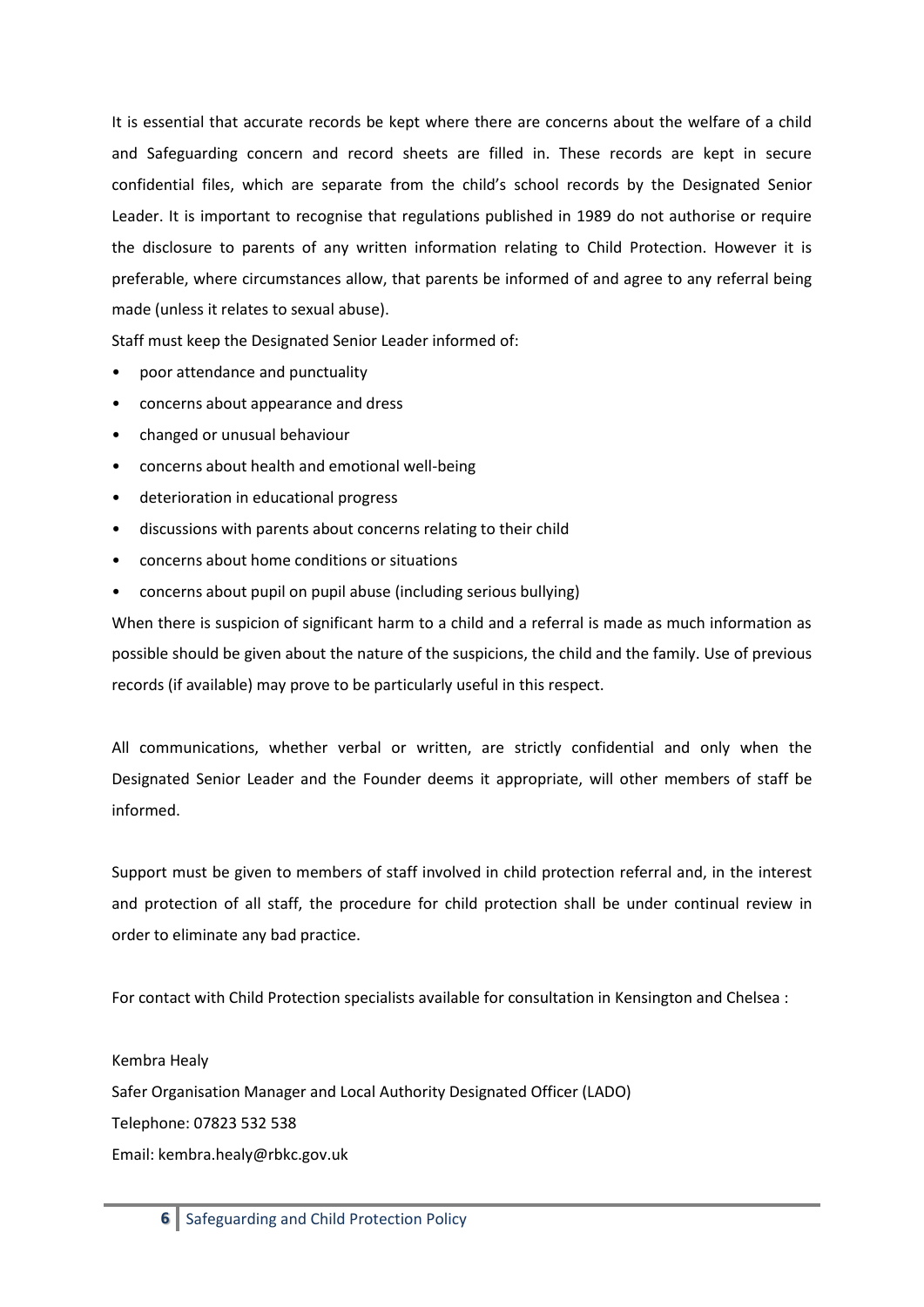## **OFSTED Complaints Manager**

 Royal Exchange Building St Anne's Square Manchester M2 7LA Tel: 0845601477- 08456 404040 ChildI ine Tel: 0800 1111 Chat online with a councillor:<https://www.childline.org.uk/Talk/Chat/Pages/OnlineChat.aspx> Create an online account with ChildLine[: https://www.childline.org.uk/Talk/Pages/Email.aspx](https://www.childline.org.uk/Talk/Pages/Email.aspx)

**NSPCC** Tel: 0808 800 5000 Text: 88858 Email: help@nspcc.org.uk Online: [www.nspcc.org.uk/reportaconcern](http://www.nspcc.org.uk/reportaconcern)

#### *Allegations against Members of Staff*

The Kensington Gardens and The Spanish Nursery School is rigorous in ensuring that the adults in our school are safe to work with our children and has regard to 'Dealing with Allegations of Abuse against Teachers and Other Staff' (revised 2012) and 'Keeping Children Safe in Education' (Sept. 2018).

Allegations about the behaviour of a member of staff, volunteer or the designated person with responsibility for safeguarding should be reported immediately to the Founder that will inform the LADO. The LADO will then be able to consult the police and children's social care services as appropriate.

*Guidelines for the management of allegations of abuse by staff and other professionals.*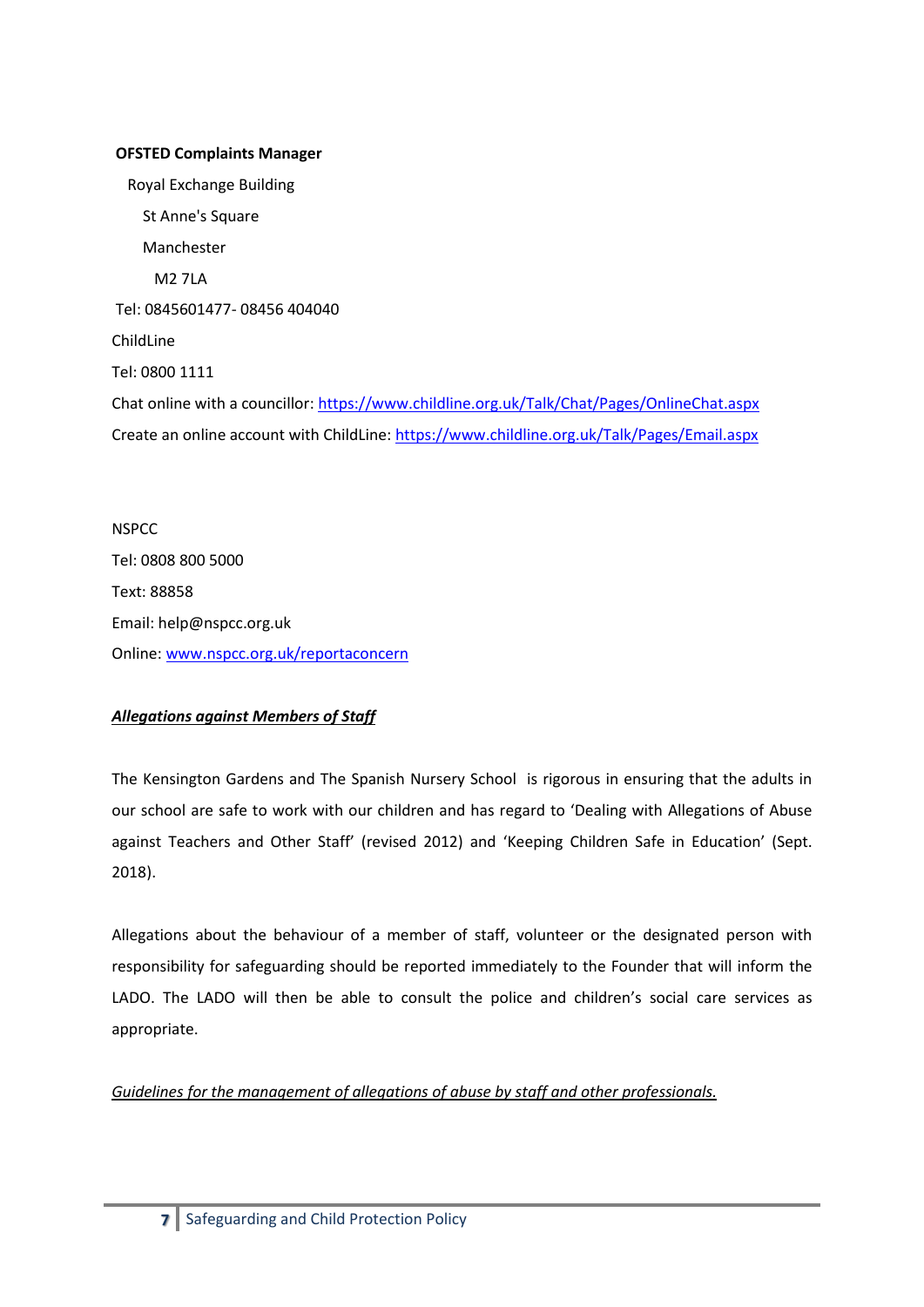The school will contact the LADO immediately for advice as soon as any allegation or suspicion is raised. The expectation is that in most cases the employee will be immediately informed of any allegations, but in the case of alleged sexual abuse, (or other rare cases requiring special action to protect a child), the Designated Senior Leader for Safeguarding will ask for a delay in informing the alleged perpetrator to ensure that the child is protected, and evidence secured.

The principle must be followed that the employee should be informed of the allegation as soon as possible.

While considerations of child protection must be paramount, the need must also be recognised to safeguard teachers and other employees against the effects of false and malicious allegations.

#### *Process*

The Designated Senior Leader for Safeguarding will coordinate any investigation with the appropriate Social Services team, the police and any other agencies that are involved, and will act as a channel of communication with schools.

If a matter is referred for formal investigation under the Child Protection procedures, consideration should be given to suspending the employee until investigations have been completed. Suspension does not imply a finding of guilt but is intended to enable a dispassionate investigation of the facts, unimpeded by interpersonal tensions. Any employee who is suspended must be informed immediately for the reason for suspension.

At any stage in the process as soon as it becomes clear that the conduct of the employee if it happened, could be regarded as gross misconduct (i.e. conduct which if proven goes to the root of the contract of employment), then it is important that the employee is suspended. If this is not done, it could undermine the case for dismissal, because the employer has not immediately treated the alleged conduct as so serious as to require suspension. Clearly the decision on suspension will only be made once it is established there is a case to be investigated. So such action will only follow the initial gathering of the facts to determine that the alleged misconduct could have occurred, and that there is evidence which needs investigation. It must be re-emphasised that taking such action does not imply any finding of guilt.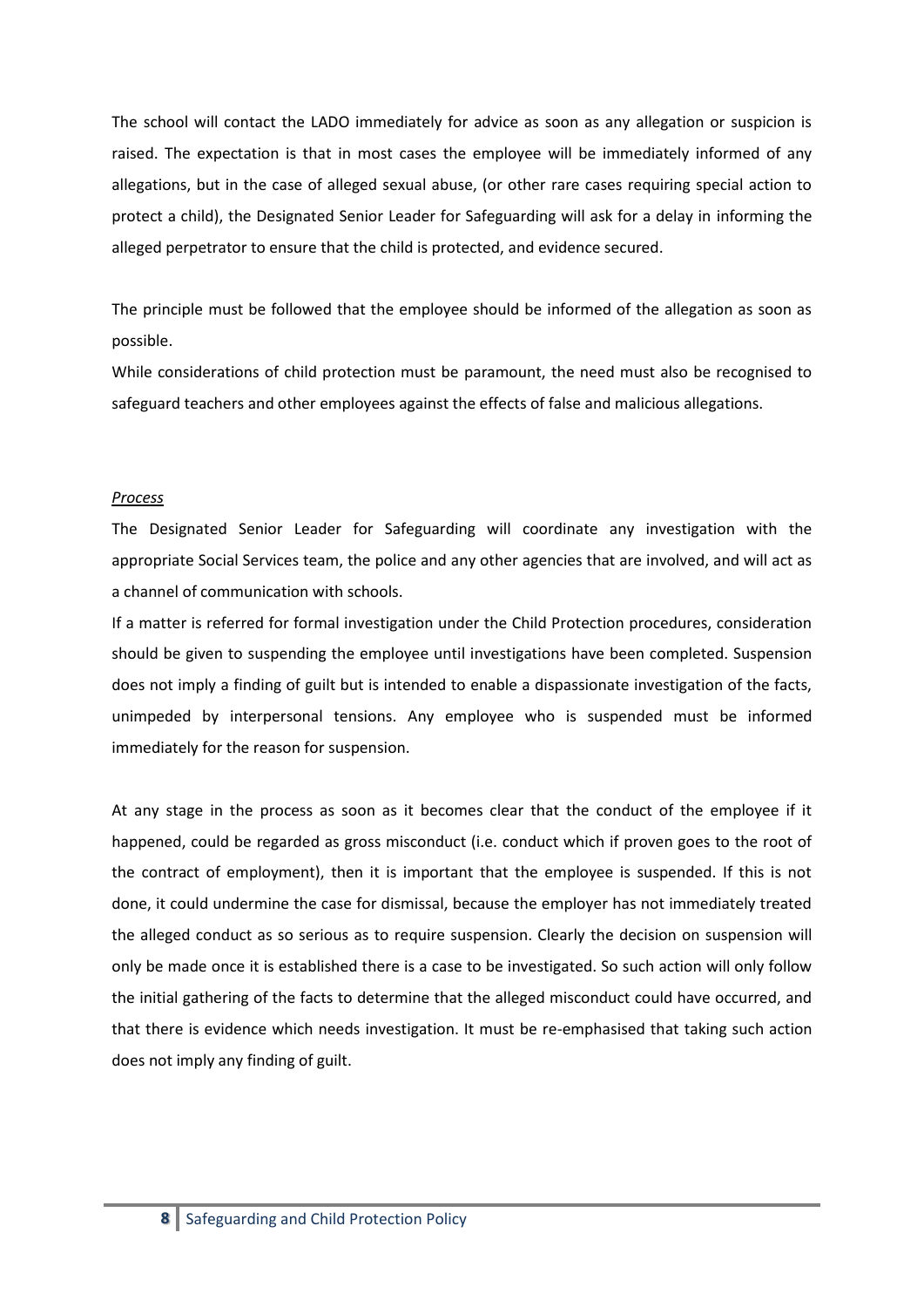The employee must have the opportunity for personal support by someone who is not involved in pursuing the allegation. This should be additional to ensuring the employee has the opportunity to contact their trade union or professional association.

Clearly any case of striking or otherwise physically chastising a child is at first sight a reason for disciplinary investigation.

## *Allegation made to the police or children's social care*

If an allegation is made to the Police it should be reported to the Designated Person who will have already informed the Local Authority Designated Officer (LADO). If the allegation is made to the children's social care the person who receives it should report it to the LADO.

## *Confidentiality*

Every effort will be made to maintain confidentiality and guard against publicity while an allegation is being investigated or considered. Apart from keeping the child, parents and accused person (where this would not place the child at further risk) up to date with progress of the case, information should be restricted to those who have a need to know in order to protect children, facilitate enquiries, manage related disciplinary or suitability processes

#### *Support*

The French Nursery School, together with LA children's social care and/or police, where they are involved, will consider the impact on the child concerned and provide support as appropriate. Liaison between the agencies will take place in order to ensure that the child's needs are addressed.

As soon as possible after an allegation has been received, the accused member of staff will be advised to contact their union or professional association.

#### *Whistle – blowing*

All staff will be made aware of The Whistle – blowing Policy and feel confident to voice concerns about the attitude or actions of colleagues.

# *Referral to Barred List Check, POCA list or regulatory body*

If the allegation is substantiated and the School ceases to use the person's services including: dismissal, non-renewal of a fixed term contract, no longer engaging/refusing to engage a supply teacher provided by an employment agency, terminating the placement of a student teacher or other trainee, no longer using staff employed contractors, no longer using volunteers, resignation,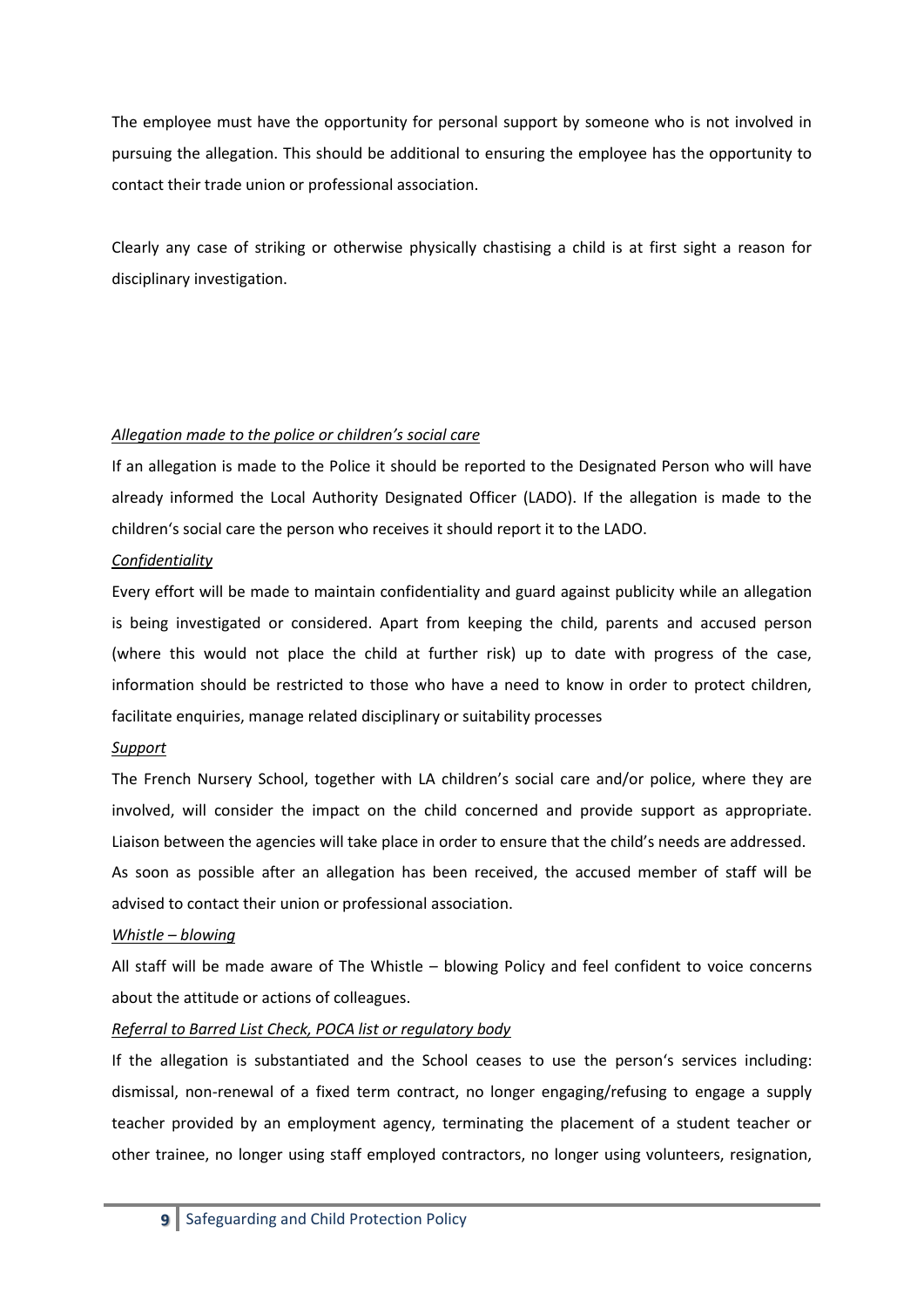and voluntary withdrawal from supply teaching, contract working, a course of initial teacher training, or volunteering, the LADO will discuss with the employer whether a referral will be made to the DBS, List 99 or protection of Children Act List and/or a regulatory body e.g. the Teaching Agency/Department of Education or the National College for Teaching and Leadership (NCTL). The referral will be made using the DBS Referral Form.

The reasons such an order would be considered are: 'unacceptable professional conduct', 'conduct that may bring the profession into disrepute' or a 'conviction, at any time, for a relevant offence'. The referral will include as much evidence about the circumstances of the case as possible. Consideration will then be given as to whether the individual will be barred from, or have conditions imposed in respect of, working with children.

If a referral is to be made, it will be submitted within one month of the allegation being substantiated.

The School understands that failure to make a report constitutes an offence and as a consequence could lead to the school being removed from the register of independent schools. 'Compromise arrangements' cannot apply in this connection.

For further guidance refer to the: DBS Referral Guidance – [http://www.homeoffice.gov.uk/agencies](http://www.homeoffice.gov.uk/agencies-public-bodies/dbs/services/dbs-referrals/)[public-bodies/dbs/services/dbs-referrals/](http://www.homeoffice.gov.uk/agencies-public-bodies/dbs/services/dbs-referrals/)

#### Legal Framework

We believe this policy relates to the following legislation:

- Children act 1989
- Education Act 2002
- Sexual Offences Act 2003
- Children Act 2004
- Safeguarding Vulnerable Groups Act 2006
- Education and Inspections Act 2006
- Children and Young Persons Act 2008
- Childcare (Disqualification) Regulations 2009
- Police Act 1997 (Criminal Records) (No. 2) Regulations 2009
- School Staffing (England) Regulations 2009
- Equality Act 2010
- Education Act 2011
- Protection of Freedoms Act 2012
- Counter Terrorism and Security Act 2015
- Prevent Duty 2015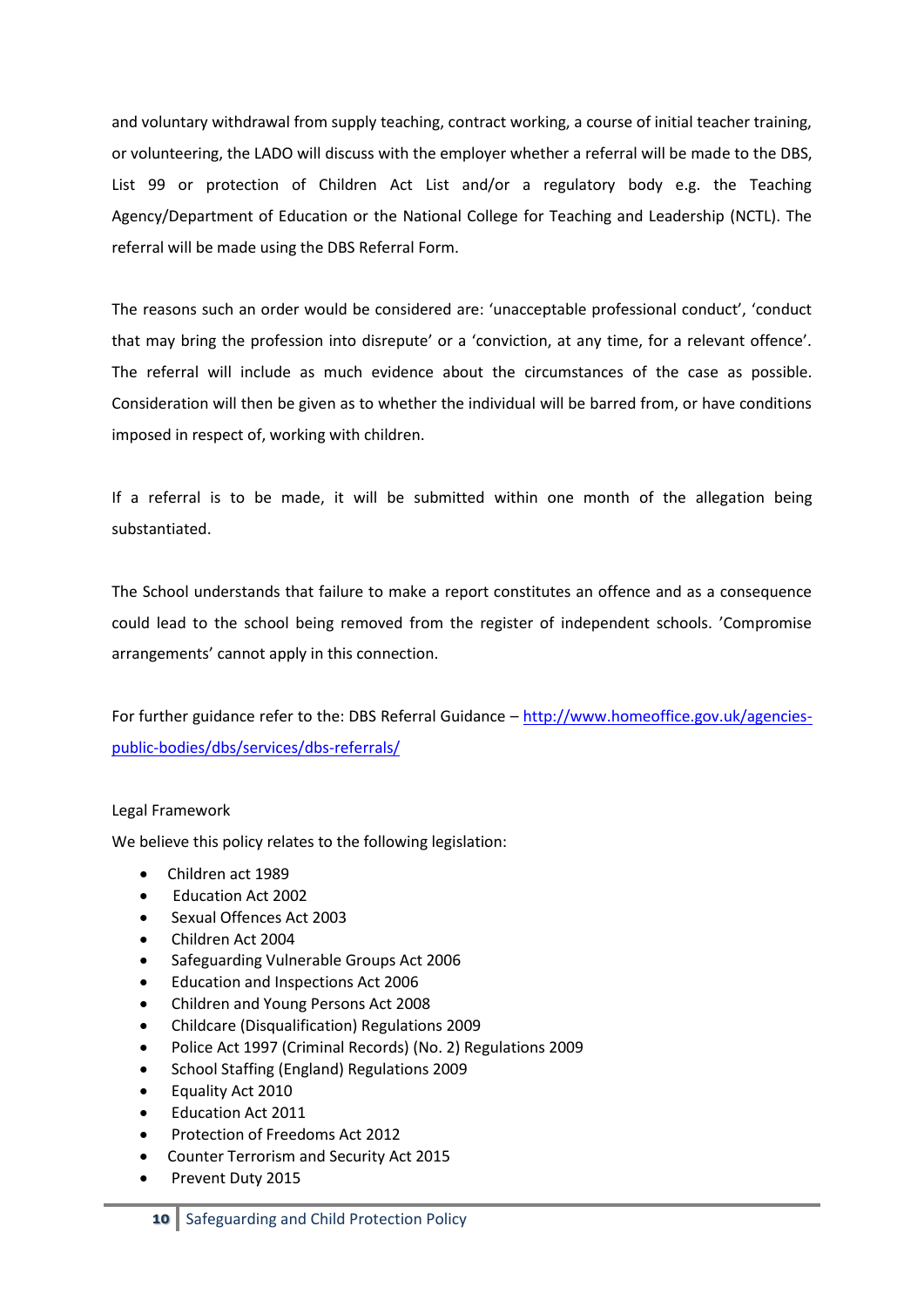Appendix

- Child protection specialist available in Kensington and Chelsea
- Types of Abuse and neglect
- The signs of successful safeguarding arrangements

## Appendix 1

## **Child protection specialists available in Kensington and Chelsea**

(If the named individual is not available, please ask for the person covering the post)

- **Kensington and Chelsea Duty Line** Tel: 020 7361 3013 (Out of hours 020 7361 3013)
- **For case consultations or Local Authority Designated Officer referrals, please contact the following:**
- *Sarah Stalker (CSE Lead)*

Family Support and Child Protection Adviser (Monday/Tuesday and Wednesday only) Telephone: 020 7598 4640 Mobile: 07971 322 482

Email: [sarah.stalker@rbkc.gov.uk](mailto:sarah.stalker@rbkc.gov.uk)

• *Rupinder Virdee*

Family Support and Child Protection Adviser

Mobile: 07989 155 271 Email: [rupinder.virdee@rbkc.gov.uk](mailto:rupinder.virdee@rbkc.gov.uk)

• *Angela Clayton*

Family Support and Child Protection Adviser (Wednesday to Friday) Mobile: 07807 159 907

Email: [angela.clayton@rbkc.gov.uk](mailto:angela.clayton@rbkc.gov.uk)

• *Sarah Mangold*

Tri-borough Safeguarding Practice Lead Mobile: 07984 016 841

Email: [sarah.mangold@rbkc.gov.uk](mailto:sarah.mangold@rbkc.gov.uk)

- **For LADO consultations and referrals please contact the duty Child Protection Adviser on:**
- Telephone: 020 7361 3013

Email: [KCLADO.Enquiries@rbkc.gov.uk](mailto:KCLADO.Enquiries@rbkc.gov.uk)

- If you cannot reach a duty CP Adviser you can contact:
- *Kembra Healy*

Safer Organisation Manager and Local Authority Designated Officer (LADO) Telephone: 07823 532 538 Email: [kembra.healy@rbkc.gov.uk](mailto:kembra.healy@rbkc.gov.uk)

# **Safeguarding and Child Protection Training, Consultation and Advice for Schools and Education**

• *Hilary Shaw*

Safeguarding and Child Protection Schools and Education Officer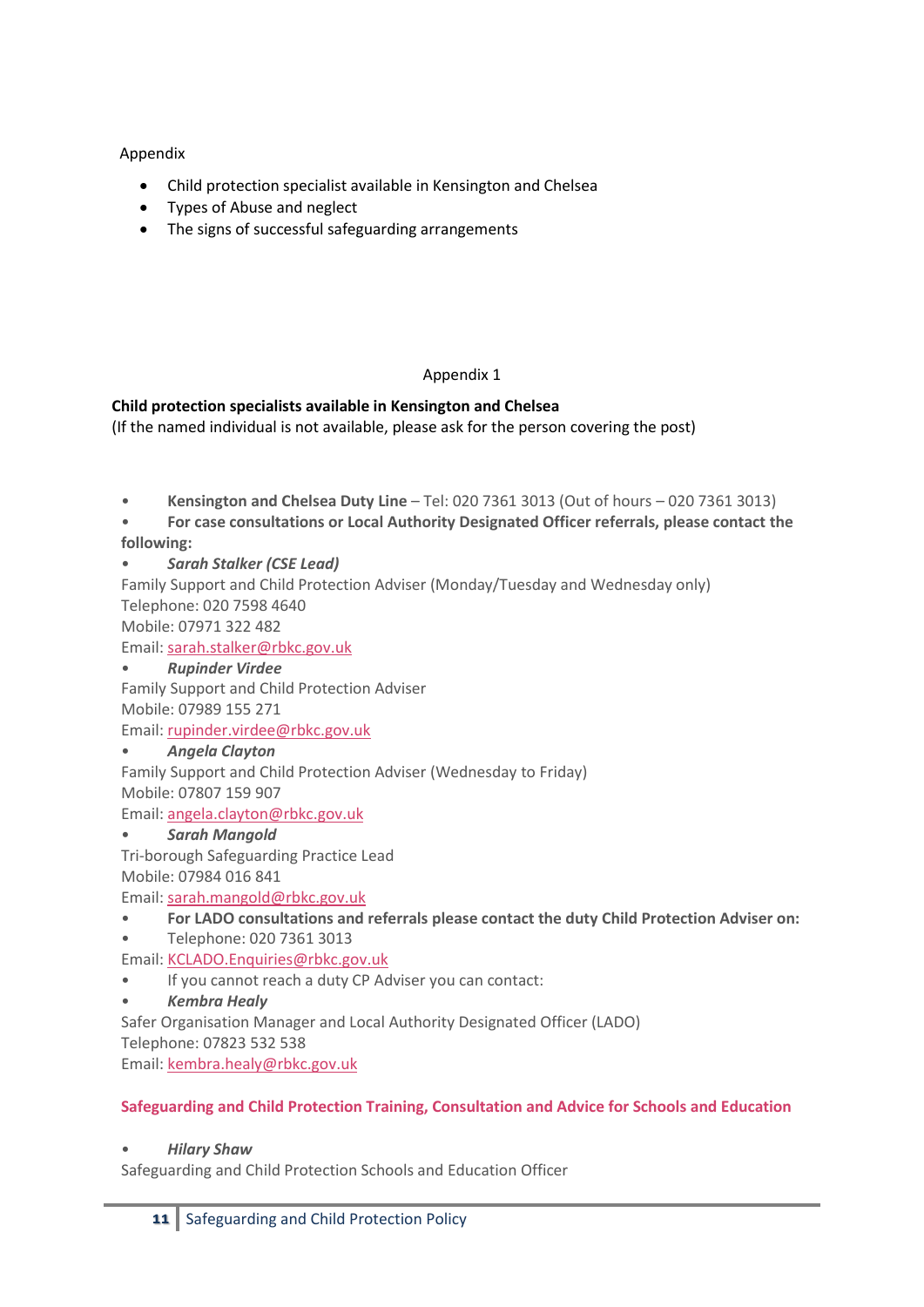Mobile: 07817 365 519 Email: [hilary.shaw@rbkc.gov.uk](mailto:hilary.shaw@rbkc.gov.uk)

• *Marissa Asli* Safeguarding and Education – Liaison and Training Co-ordinator Mobile: 07739 315 432 Email: [marissa.aslibangura@rbkc.gov.uk](mailto:marissa.aslibangura@rbkc.gov.uk)

## **Tri-borough FGM**

• *Rochelle-Ann Naidoo* Tri-borough Senior Practitioner Telephone: 020 7641 1610 Email: [rnaidoo@westminster.gov.uk](mailto:rnaidoo@westminster.gov.uk)

#### **Bi-borough PREVENT**

• **Contact the local team on:**

• Telephone: 020 8753 5727 Email: [prevent@lbhf.gov.uk](mailto:prevent@lbhf.gov.uk)

Appendix 2

#### **Types of abuse and neglect**

**Abuse**: a form of maltreatment of a child. Somebody may abuse or neglect a child by inflicting harm, or by failing to act to prevent harm. They may be abused by an adult or adults or another child or children.

**Physical abuse**: a form of abuse which may involve hitting, shaking, throwing, poisoning, burning or scalding, drowning, suffocating or otherwise causing physical harm to a child. Physical harm may also be caused when a parent or carer fabricates the symptoms of, or deliberately induces, illness in a child.

**Emotional abuse**: the persistent emotional maltreatment of a child such as to cause severe and adverse effects on the child's emotional development. It may involve conveying to a child that they are worthless or unloved, inadequate, or valued only insofar as they meet the needs of another person. It may include not giving the child opportunities to express their views, deliberately silencing them or 'making fun' of what they say or how they communicate. It may feature age or developmentally inappropriate expectations being imposed on children. These may include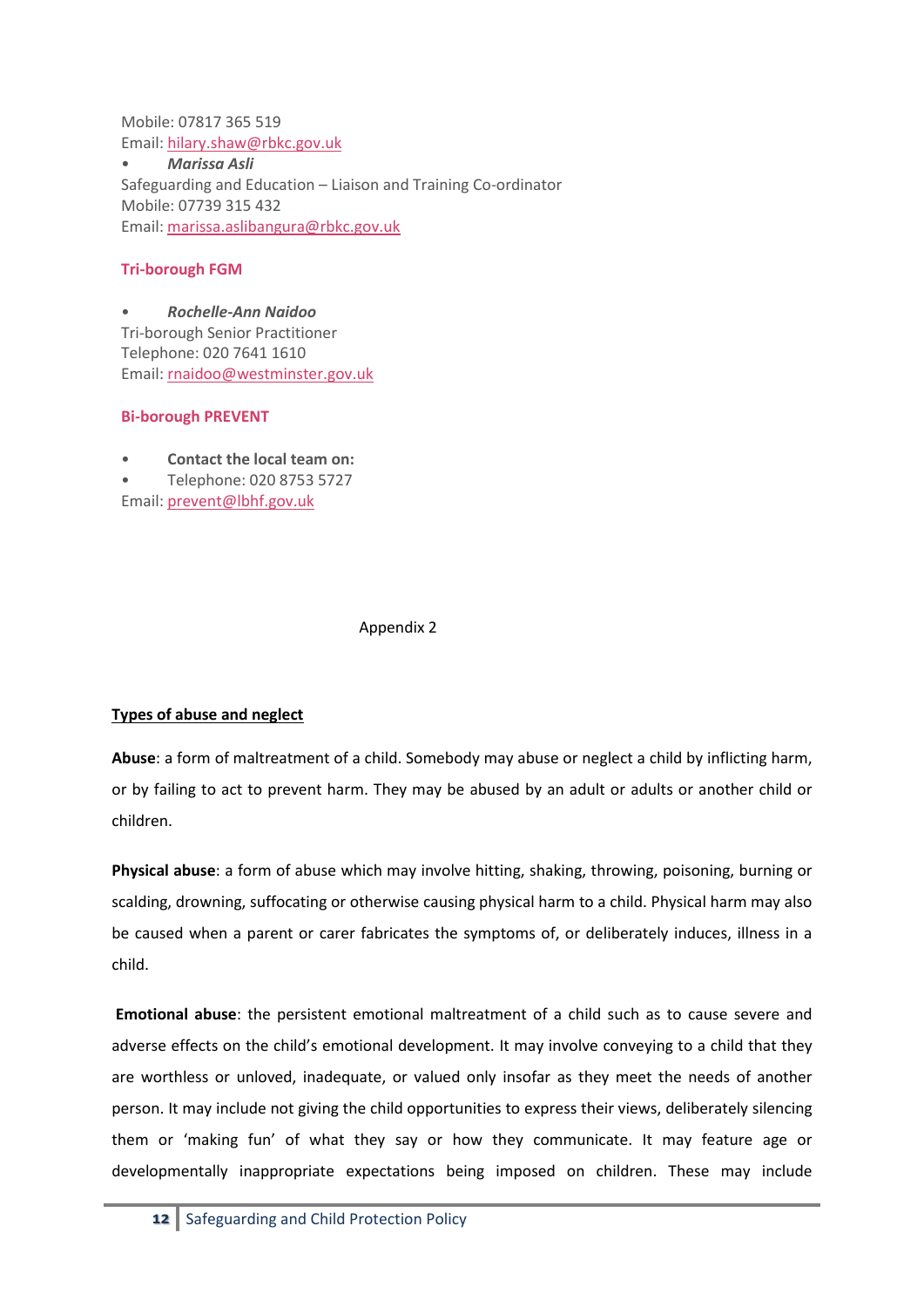interactions that are beyond a child's developmental capability as well as overprotection and limitation of exploration and learning, or preventing the child participating in normal social interaction. It may involve seeing or hearing the ill-treatment of another. It may involve serious bullying (including cyberbullying), causing children frequently to feel frightened or in danger, or the exploitation or corruption of children. Some level of emotional abuse is involved in all types of maltreatment of a child, although it may occur alone.

**Sexual abuse**: involves forcing or enticing a child or young person to take part in sexual activities, not necessarily involving a high level of violence, whether or not the child is aware of what is happening. The activities may involve physical contact, including assault by penetration (for example rape or oral sex) or non-penetrative acts such as masturbation, kissing, rubbing and touching outside of clothing. They may also include non-contact activities, such as involving children in looking at, or in the production of, sexual images, watching sexual activities, encouraging children to behave in sexually inappropriate ways, or grooming a child in preparation for abuse (including via the internet). Sexual abuse is not solely perpetrated by adult males. Women can also commit acts of sexual abuse, as can other children.

**Neglect**: the persistent failure to meet a child's basic physical and/or psychological needs, likely to result in the serious impairment of the child's health or development. Neglect may occur during pregnancy as a result of maternal substance abuse. Once a child is born, neglect may involve a parent or carer failing to: provide adequate food, clothing and shelter (including exclusion from home or abandonment); protect a child from physical and emotional harm or danger; ensure adequate supervision (including the use of inadequate care-givers); or ensure access to appropriate medical care or treatment. It may also include neglect of, or unresponsiveness to, a child's basic emotional needs.

#### **Specific safeguarding issues**

Expert and professional organisations are best placed to provide up-to-date guidance and practical support on specific safeguarding issues. For example NSPCC offers information for schools and colleges on the www.nspcc.org.uk TES website and also on its own website Schools and colleges can also access broad government guidance on the issues listed below via the GOV.UK website:

- child sexual exploitation (CSE) see also below
- bullying including cyberbullying
- domestic violence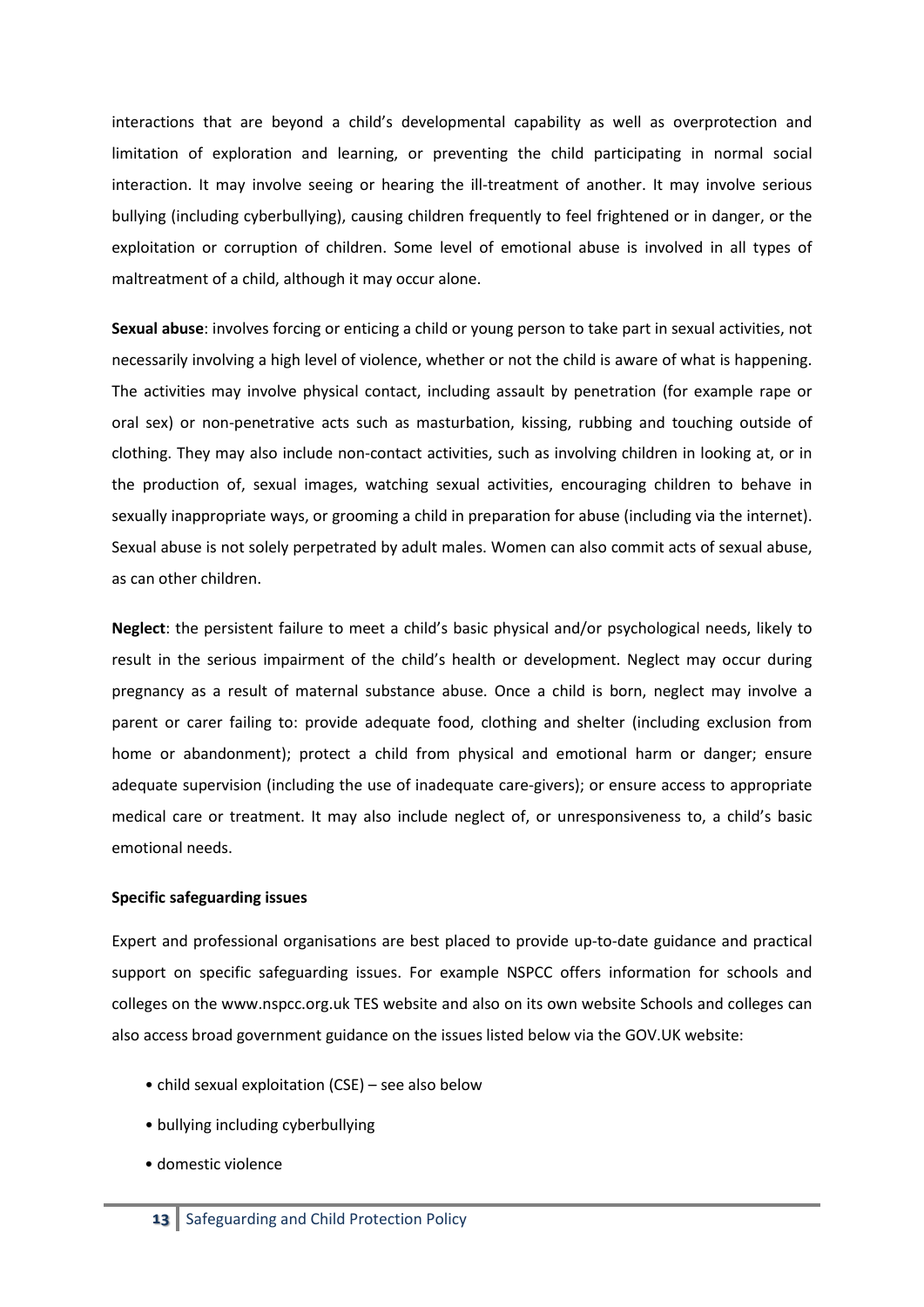- drugs
- fabricated or induced illness
- faith abuse
- female genital mutilation (FGM) see also below
- forced marriage
- gangs and youth violence
- gender-based violence/violence against women and girls (VAWG)
- mental health
- private fostering
- radicalisation
- sexting
- teenage relationship abuse
- trafficking

#### **Further information on Child Sexual Exploitation and Female Genital Mutilation**

Child sexual exploitation (CSE) involves exploitative situations, contexts and relationships where young people receive something (for example food, accommodation, drugs, alcohol, gifts, money or in some cases simply affection) as a result of engaging in sexual activities. Sexual exploitation can take many forms ranging from the seemingly 'consensual' relationship where sex is exchanged for affection or gifts, to serious organised crime by gangs and groups. What marks out exploitation is an imbalance of power in the relationship. The perpetrator always holds some kind of power over the victim which increases as the exploitative relationship develops. Sexual exploitation involves varying degrees of coercion, intimidation or enticement, including unwanted pressure from peers to have sex, sexual bullying including cyberbullying and grooming. However, it also important to recognise that some young people who are being sexually exploited do not exhibit any external signs of this abuse.

Female Genital Mutilation (FGM): professionals in all agencies, and individuals and groups in relevant communities, need to be alert to the possibility of a girl being at risk of FGM, or already having suffered FGM. There is a range of potential indicators that a child or young person may be at risk of FGM, which individually may not indicate risk but if there are two or more indicators present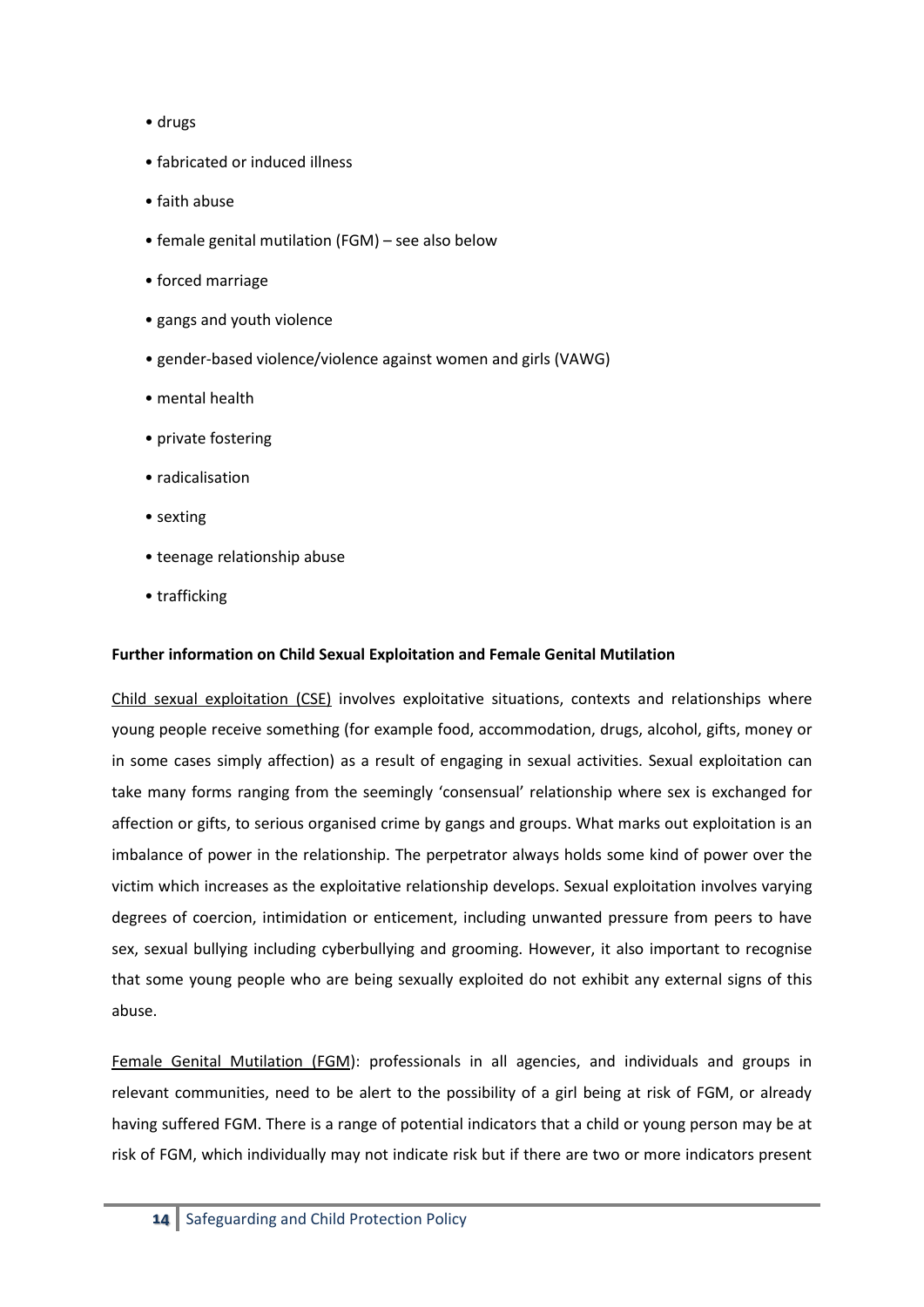this could signal a risk to the child or young person. Victims of FGM are likely to come from a community that is known to practise FGM. Professionals should note that girls at risk of FGM may not yet be aware of the practice or that it may be conducted on them, so sensitivity should always be shown when approaching the subject. Staff should activate local safeguarding procedures, using existing national and local protocols for multi-agency liaison with police and children's social care.

# Appendix 3

The signs of successful safeguarding arrangements

In settings that have effective safeguarding arrangements, there will be evidence of the following:

- Children and learners are protected and feel safe. Those who are able to communicate know how to complain and understand the process for doing so. There is a strong, robust and proactive response from adults working with children and learners that reduces the risk of harm or actual harm to them. Adults working with them know and understand the indicators that may suggest that a child, young person or vulnerable adult is suffering or is at risk of suffering abuse, neglect or harm and they take the appropriate and necessary action in accordance with local procedures and statutory guidance.
- Leaders and managers have put in place effective safeguarding and staff behaviour policies that are well understood by everyone in the setting.
- Staff and other adults working within the setting are clear about procedures where they are concerned about the safety of a child or learner. There is a named and designated lead who is enabled to play an effective role in pursuing concerns and protecting children and learners.
- Children and learners can identify a trusted adult with whom they can communicate about any concerns. They report that adults listen to them and take their concerns seriously. Where children or learners have been or are at risk, the trusted adult has been instrumental in helping them to be safe in accordance with agreed local procedures. Children who are unable to share their concerns, for example babies and very young children, form strong attachments to those who care for them through the effective implementation of the key person system.
- Written records are made in a timely way and held securely where adults working with children or learners are concerned about their safety or welfare. Those records are shared appropriately and, where necessary, with consent.
- Any child protection and/or safeguarding concerns are shared immediately with the relevant local authority. Where the concern is about suspected harm or risk of harm to a child, the referral should be made to the local authority for the area where the child lives. Where the concern is an allegation about a member of staff in a setting, or another type of safeguarding issue affecting children and young people in a setting, the matter should be referred to the local authority in which the setting is located.
- A record of that referral is retained and there is evidence that any agreed action following the referral has been taken promptly to protect the child or learner from further harm. There is evidence, where applicable, that staffs have an understanding of when to make referrals when there are issues concerning sexual exploitation, radicalisation and/or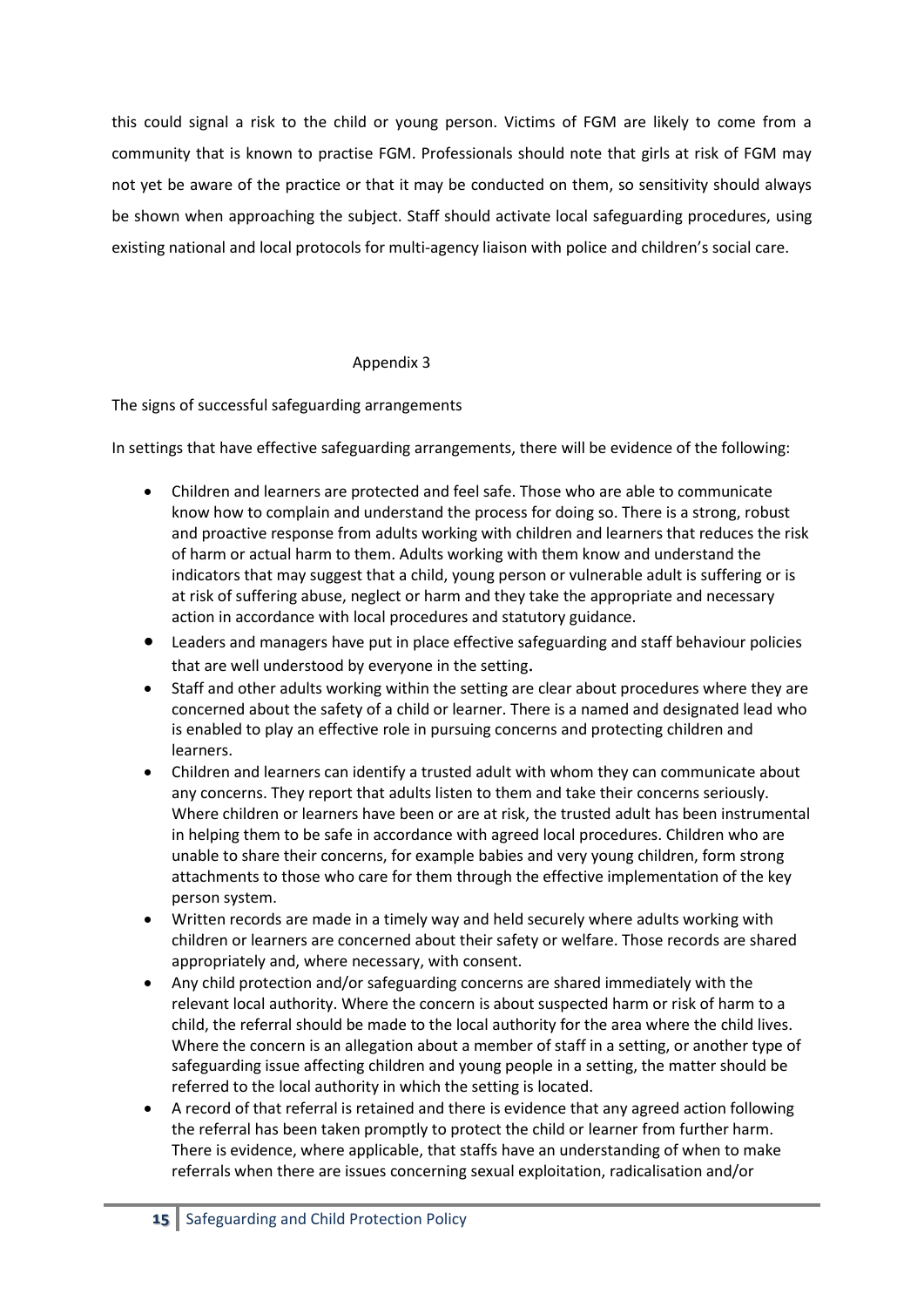extremism or that they have sought additional advice and support. Children and learners are supported, protected and informed appropriately about the action the adult is taking to share their concerns. Parents are made aware of concerns and their consent is sought in accordance with local procedures unless doing so would increase the risk of or actual harm to a child.

- There is a written plan in place that has clear and agreed procedures to protect a child. For children who are the subject of a child in need plan or child protection plan or who are looked after, the plan identifies the help that the child should receive and the action to be taken if a professional working with the child has further concerns or information to report.
- Children who go missing from the setting they attend receive well-coordinated responses that reduce the harm or risk of harm to them. Risks are well understood and their impact is minimised. Staffs are aware of, and implement in full, local procedures for children who are missing from home and/or from education. Local procedures for notifying the local authority and parents are available, understood and followed. Comprehensive records are held and shared between the relevant agencies to help and protect children. In relation to early years section, provider is aware of and implement the requirements of the 'Statutory framework for the Early Years Foundation Stage' when children go missing while in the care of the provider.
- Any risks associated with children and learners offending, misusing drugs or alcohol, selfharming, going missing, being vulnerable to radicalisation or being sexually exploited are known by the adults who care for them and shared with the local authority children's social care service or other relevant agency. There are plans and help in place that are reducing the risk of harm or actual harm and there is evidence that the impact of these risks is being minimised. These risks are kept under regular review and there is regular and effective liaison with other agencies where appropriate.
- Children and learners are protected and helped to keep themselves safe from bullying, homophobic behaviour, racism, sexism and other forms of discrimination. Any discriminatory behaviour is challenged and help and support are given to children about how to treat others with respect.
- Adults understand the risks posed by adults or learners who use technology, including the internet, to bully, groom, radicalise or abuse children or learners. They have well-developed strategies in place to keep children and learners safe and to support them to develop their own understanding of these risks and in learning how to keep themselves and others safe. Leaders oversee the safe use of technology when children and learners are in their care and take action immediately if they are concerned about bullying or children's well-being. Leaders of early year's settings implement the required policies with regard to the safe use of mobile phones and cameras in settings.
- Leaders and staff make clear risk assessments and respond consistently to protect young babies, children and learners while enabling them to take age-appropriate and reasonable risks as part of their growth and development.
- Children and learners feel secure and, where they may present risky behaviours, they experience positive support from all staff. Babies and young children demonstrate their emotional security through the attachments they form with those who look after them and through their physical and emotional well-being. Staffs respond with clear boundaries about what is safe and acceptable and they seek to understand the triggers for children's and learners' behaviour. They develop effective responses as a team and review those responses to assess their impact, taking into account the views and experiences of the child or learner.
- Positive behaviour is promoted consistently. Staffs use effective de-escalation techniques and creative alternative strategies that are specific to the individual needs of children and learners. Reasonable force, including restraint, is only used in strict accordance with the